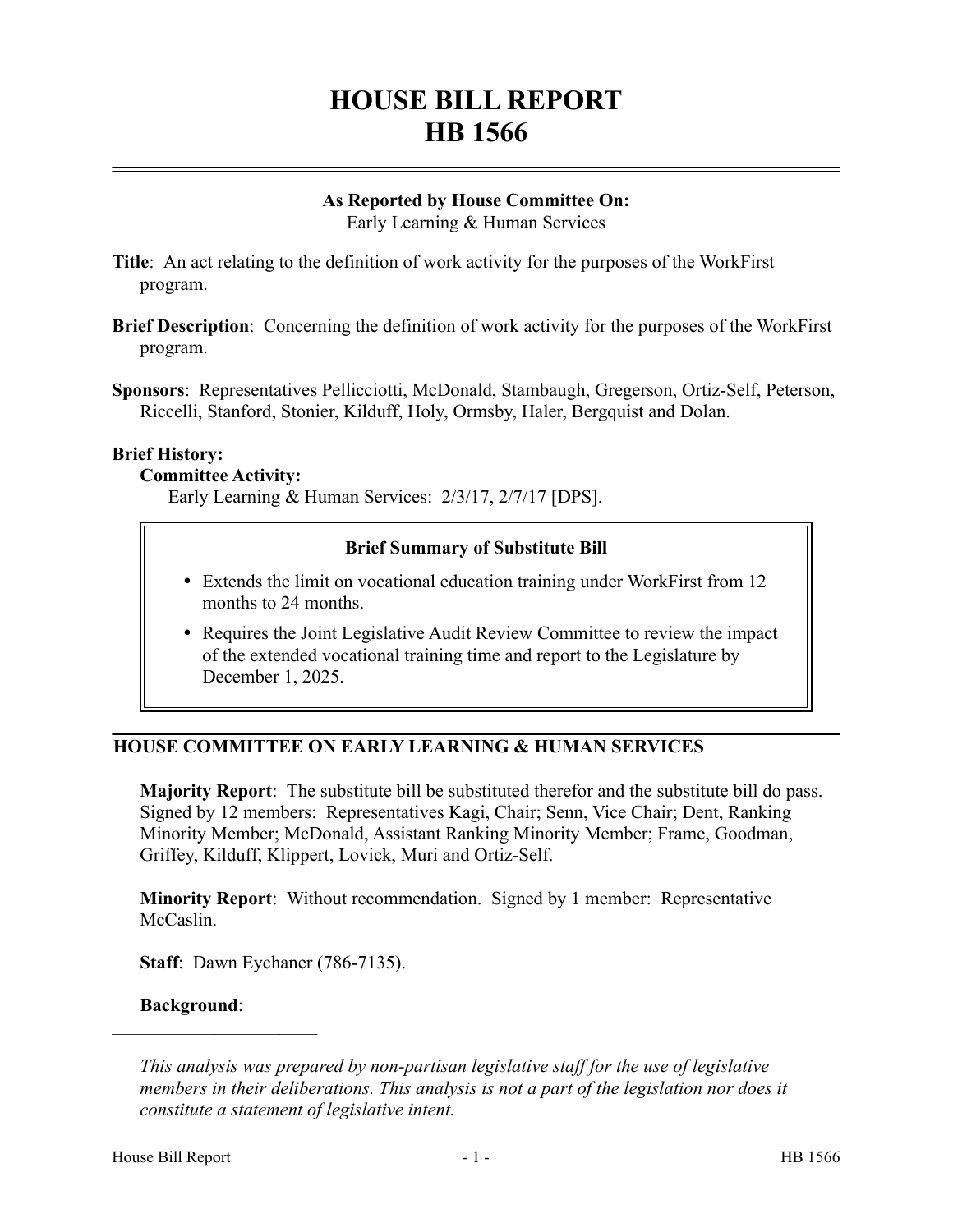### WorkFirst Program.

Temporary Assistance for Needy Families (TANF) is a federal block grant that provides temporary cash assistance, subsidized childcare, and work programs for families. WorkFirst is Washington's TANF program. With limited exceptions, adult recipients of TANF benefits must participate in one or more WorkFirst activities. These activities may include paid and unpaid employment based training programs, career development, community service, work skills assessment and job hunting training, and up to 12 months of participation in vocational training programs.

Federal law requires states to meet a work participation rate for adult TANF recipients. States not meeting the work participation rate may be subject to penalty. For the purposes of calculating the state's work participation rate, individuals participating in work activities may receive up to 12 months of vocational education training.

Joint Legislative Audit and Review Committee.

The Joint Legislative Audit and Review Committee (JLARC) consists of 16 legislative members and employs the legislative auditor. The JLARC conducts performance audits, program evaluations, special studies, and sunset reviews.

#### **Summary of Substitute Bill**:

A WorkFirst participant may participate in up to 24 months of vocational education training.

–––––––––––––––––––––––––––––––––

The JLARC must review the impact of extending the vocational training limit and report to the Legislature by December 1, 2025. The JLARC review must include:

- an analysis of the increase in the number of participants that qualify for TANF due to the extension; and
- a comparison of employment and earnings outcomes for individuals who qualified due to extended training time compared to other TANF participants.

–––––––––––––––––––––––––––––––––

# **Substitute Bill Compared to Original Bill**:

The JLARC report must be submitted to the Legislature by December 1, 2025.

**Appropriation**: None.

**Fiscal Note**: Requested on January 23, 2017.

**Effective Date of Substitute Bill**: The bill takes effect 90 days after adjournment of the session in which the bill is passed.

# **Staff Summary of Public Testimony**: